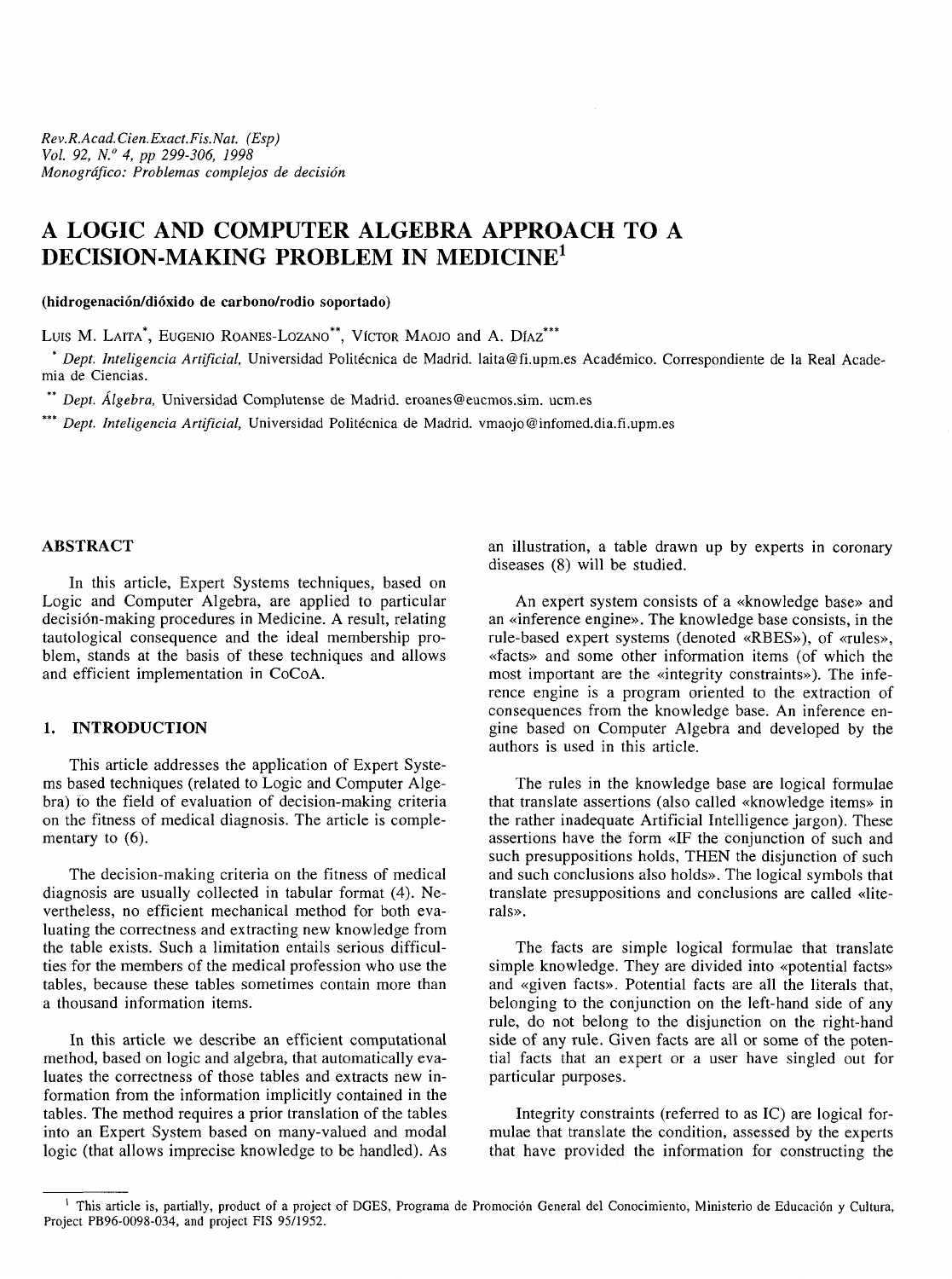table, that two or more facts cannot hold at the same time. The negation (NIC) of each 1C must be added to the RBES as new information.

**1.0.1. Example.** *Let us take a look at an elementary example of a RBES (based for the sake of simplicity on Boolean logic) that illustrates these concepts. Also for the sake of simplicity, the consequents consist of only one element, despite the fact that they generally are disjunctions of elements. As is known,*  $\neg$ ,  $\wedge$ ,  $\vee$  *and*  $\rightarrow$  *are named «connectives» in logic, respectively meaning, «no», «and», «or» and «implies».*

*Rule 1.*  $A \land \neg B \rightarrow C$  $Rule 2. C \rightarrow D$ *Rule 3.*  $D \rightarrow \neg E$ *Rule 4.*  $F \rightarrow E$ 

Letters like A, or letters preceded by  $\neg$ , such as  $\neg B$ , *are examples of literals.*

*Potential facts are A,*  $\neg B$  *and F, and, as mentioned above, «fact» is any potential fact which it is of interest to single out. A rule «is fired» iff all the literals in the antecedent are facts (or «derived facts», which are described below in an example). Firing corresponds to the formal logic rule of «modus ponens».*

*In some cases, the consequent of one rule is a part of the antecedent of another rule, such as C in Rules 1 and* 2. If A and  $\neg B$  are facts, then by firing R1, C is obtained; *and from C and the Rule 2, D is obtained. Thus the literals C and D are derived facts.*

*An integrity constraint (denoted 1C) is, for example,*  $C \wedge \neg E$ . We have thus new information to be added to the *RBES, the negation NIC:*  $(C \land \neg E)$  *of the IC: C*  $\land \neg E$ . Any *other additional information is denoted as «ADDI».*

*Suppose that in a RBES formed only by the rules 1,2* and 3, to which the formula NIC is added, A and  $\neg B$  are *facts. In this case, the firing of the rules gives the 1C, which contradicts the NIC.*

*If there were an RBES formed only by the rules 3 and 4 and the facts D and F, the firing of the rules would lead to the logical contradiction*  $E \land \neg E$ 

**1.0.2. Definition.** *A RBES will be said to be «inconsistent» with respect to some given facts iff a logical contradiction or an integrity constraint is obtained when its rules are fired. The inconsistency obtained from an integrity constraint ¡C becomes a logical inconsistency when the corresponding NICs are added to the RBES. An algebraic translation of inconsistency is given in 3.1.*

In the three-valued and modal logic-based RBES to be considered in this article, the literals are propositional variables, preceded or not by the connective  $\neg$  or by two new connectives:  $\Box$  (which means «it is necessary that») and  $\diamond$  (which means «it is possible that»), or by any admissible combination of these symbols. The rules have the following format:

$$
\sigma_1X[1] \wedge \sigma_2X[2] \wedge \ldots \wedge \sigma_nX[n] \rightarrow \sigma_{n+1}X[n+1]V \ldots V \sigma_sX[s].
$$

where the symbols  $\langle \sigma, \sigma \rangle$  represent  $\neg, \Box, \Diamond$ , any of the admissible combinations, or even the empty symbol. If, in addition, imprecise knowledge needs to be expressed about a rule, the symbols  $\Box$ ,  $\diamond$ , and their combinations, with or without  $\neg$ , must be written before the entire rule and/or its antecedent and/or its consequent.

In the logic on which the RBES to be addressed relies (Lukasiewicz's three-valued logic augmented with modal operators), if  $A$  is an IC, its NIC is not the simple negation of A, but the formula  $\square\neg A$ .

The truth-values of this logic are determined by the functions:

$$
H_{\neg}, H_{\Diamond}, H_{\Box}: \mathbb{Z}_3 \to \mathbb{Z}_3
$$
  

$$
H_{\lor}, H_{\land}, H_{\rightarrow}: \mathbb{Z}_3^2 \to \mathbb{Z}_3
$$

defined in the tables below (0 represents «false», 1 represents «not-determined» and 2 represents «true».

| $H_{\pi}$ |                                                           |  |  | $H_{\diamondsuit}$ |                                                          |                                                                                                                                                                                                                                                                                 | $H_{\Box}$ |                                                          |  |
|-----------|-----------------------------------------------------------|--|--|--------------------|----------------------------------------------------------|---------------------------------------------------------------------------------------------------------------------------------------------------------------------------------------------------------------------------------------------------------------------------------|------------|----------------------------------------------------------|--|
|           | $\begin{array}{c cc} 0 & 2 \\ 1 & 1 \\ 2 & 0 \end{array}$ |  |  |                    | $\begin{array}{c c} 0 & 0 \\ 1 & 2 \\ 2 & 2 \end{array}$ |                                                                                                                                                                                                                                                                                 |            | $\begin{array}{c c} 0 & 0 \\ 1 & 0 \\ 2 & 2 \end{array}$ |  |
|           |                                                           |  |  |                    |                                                          |                                                                                                                                                                                                                                                                                 |            |                                                          |  |
|           |                                                           |  |  |                    |                                                          | $\begin{array}{c cccccc} H_{\vee} & 0 & 1 & 2 & H_{\wedge} & 0 & 1 & 2 & H_{\rightarrow} & 0 & 1 & 2 \\ \hline 0 & 0 & 1 & 2 & 0 & 0 & 0 & 0 & 0 & 2 & 2 & 2 \\ 1 & 1 & 1 & 2 & 1 & 0 & 1 & 1 & 1 & 1 & 1 & 2 & 2 \\ 2 & 2 & 2 & 2 & 2 & 0 & 1 & 2 & 2 & 0 & 1 & 2 \end{array}$ |            |                                                          |  |

By means of the standard generalization, these functions can be used to define a truth-valuation  $\nu$  for any formula.

**1.0.3. Definition.** A propositional formula  $Q_0$  is a *«tautological consequence» of the propositional formulae*  $Q_1, Q_2, ..., Q_m$  (denoted  $\{Q_1, Q_2, ..., Q_m\} = Q_0$ ) iff for any *truth valuation v, such that*  $v(Q_1) = v(Q_2) = ... = v(Q_m) =$ 2 (true), then  $v(Q_0) = 2$  (true). In the general case of a p*valued logic, p - 1 substitutes 2 (see section 3).*

**1.0.4. Definition.** The set  $\{Q_1, Q_2, ..., Q_m\}$  is a «con*tradictory domain» iff for any formula Q of the language in which*  $Q_1, Q_2, ..., Q_m$  are expressed,  $\{Q_1, Q_2, ..., Q_m\} =$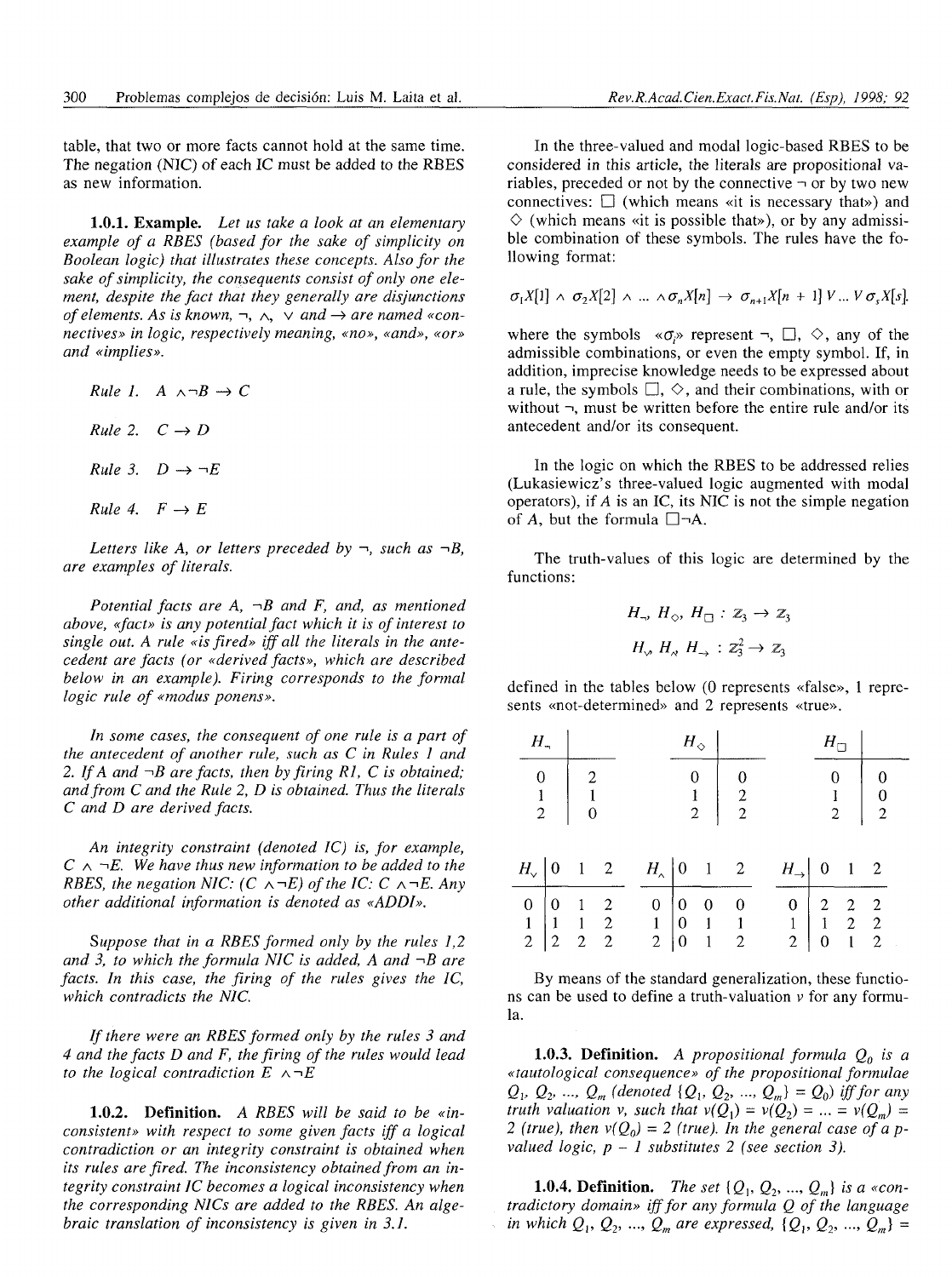*Q. The name «contradictory domain» is justified bacause if any formula follows from*  $\{Q_1, Q_2, ..., Q_m\}$ *, the formulae that translate contradiction will also follow.*

## *2.* **DESCRIPTION OF THE TABLE AND TRANSLATION TO A RBES**

## **2.1. Description of the Table**

A set of symptoms and other medical data (effort test positive, negative or not done, disease of one, two, or three blood vessels, LVEF value) was presented to a group of ten experts on coronary diseases. They were then asked about the pertinency of taking certain actions (revascularization, PTCA, CABG). LVEF means «Left Ventricle Ejection Fraction», CABG means «Coronary Artery Bypass Grafting» and PTCA means «Percutaneous Transluminal Coronary Angioplasty».

Both the data presented to the experts and their opinions were collected in a table containing 216 information items. Only some of these items, sufficient to understand the argument in the article, are transcribed below. This information will first be translated to rules of a RBES, to be later processed computationally.

## **A. Effort test positive**

#### **A.I. Left common trunk disease**

#### **A. 1.1. Surgical risk low/moderate%**

| $%$ LVEF $(F)$ | Revascularization                                                    | PTCA | CARG    |
|----------------|----------------------------------------------------------------------|------|---------|
| F > 50         | 1: $12345678^{1*9} + A$ 2: $12345678^{1*9}$                          |      | $- + A$ |
|                | $50 \ge F > 30$ 5: $12345678*^{10} + A$ 6: $12345678^{19}$           |      | $- + A$ |
|                | $30 \ge F > 20$ 9: $12345678^{1*9} + A$ 10: $1234567^{18^{1*8}} - A$ |      |         |

#### **A. 1.2. Surgical risk high**

| $%$ LVEF $(F)$ | Revascularization                                                             | PTCA CABG |  |
|----------------|-------------------------------------------------------------------------------|-----------|--|
| F > 50         | 3: $12345678^{4*6} + A$ 4: $12345^{1}67^{1}8^{1*7} - A$                       |           |  |
|                | $50 \ge F > 30$ 7: $12345678^{3*} + A$ 8: $123456^{1}7^{1}8^{2}$ + $A$        |           |  |
|                | $30 \ge F > 20$ 11: $1234567^{1}8^{2} * T + A$ 12: $123456^{2}78^{2} * 6 - A$ |           |  |

The experts were informed in the six cases 1, 2, 5, 6, 9, 10 that, for a certain patient, the data are: effort test positive, suffers from left common trunk disease, surgical risk is low/moderate and LVEF is in a given percentage bracket. In the cases 3, 4, 7, 8, 11, **12** the datum «surgical risk low/moderate» changes to «high», while the other data are unchanged. The experts were then asked about the pertinency of revascularization, PTCA and CABG.

Let us proceed with the transcription of the cases we have chosen in order to explain the meaning of the digits, letters and symbols used.

# **A.2. Three blood vessels disease**

## **A.2.2. Surgical risk high%**

| % LVEF (F)      | Revascularization | <b>PTCA</b>                   | CABG |
|-----------------|-------------------|-------------------------------|------|
| $F \ge 50 > 30$ |                   | 20: $123^34^25*78^29^3$ + + D |      |

## **A.4. Two blood vessels disease, proximal anterior descendent not affected**

## **A.4.2. Surgical risk high**

| $%$ LVEF $(F)$ | Revascularization | <b>PTCA</b>                    | CABG. |
|----------------|-------------------|--------------------------------|-------|
| $F \geq 50$    |                   | 40: $1^5*2^13^345^16789$ ? – A |       |

A number  $(1, 2, \ldots, 216)$  has been assigned to each row of digits, symbols  $+$ ,  $-$ ,  $*$ , and letters A,  $\overline{D}$ , I of the table. The rules Rl, R2,..., R216 of the RBES to which the table will be translated are numbered according to these numbers.

Each superscript expresses the number of experts that assigned the value, from 1 to 9, to the fitness of the action. For example, in 1, one expert assigned the value 8 and nine experts the value 9 to the fitness of revascularization.

The symbol «\*» indicates the median.

The information given by the superscripts is resumed in the table as follows. The symbol «+» means *it is unfit,* the symbol «-» means *it it is unfit.* The symbol «?» means *undecided fitness.*

The letter *A* means that there is *agreement* among the experts about the fitness, unfitness or undecided fitness of revascularization, PTCA or CABG. The letter *D* means *disagreement.* The letter / means *undecided agreement.* There is disagreement when the opinion of at least three experts is reflected as superscripts over the digits from 1 to 3 and the opinion of at least another three as superscripts over the digits from 7 to 9. There is agreement when there are no more than two opinions reflected outside an interval of  $[1,3]$ ,  $[4,6]$  or  $[7,9]$  that contains the median. In any other case, there is undecided agreement *I*.

#### **2.2. Translation of the Table to a RBES**

The relation between the four data and the corresponding list of digits and symbols in, for instance, 1 can be reinterpreted as the statement: *«IF* the effort test of a patient is positive *AND* he suffers from left common trunk disease *AND* his surgical risk is low/moderate *AND* his LVEF is over 50\%, *THEN* the experts have assessed that revascularization is fit»; moreover, «there is agreement (A) in this assessment». These *«IF-THEN»* assertions can be translated to logical formulae, which are precisely the rules of which the RBES will consist.

The first step to take is to assign a propositional variable, denoted  $X[i]$  (possibly preceded by  $\neg$ ), to each datum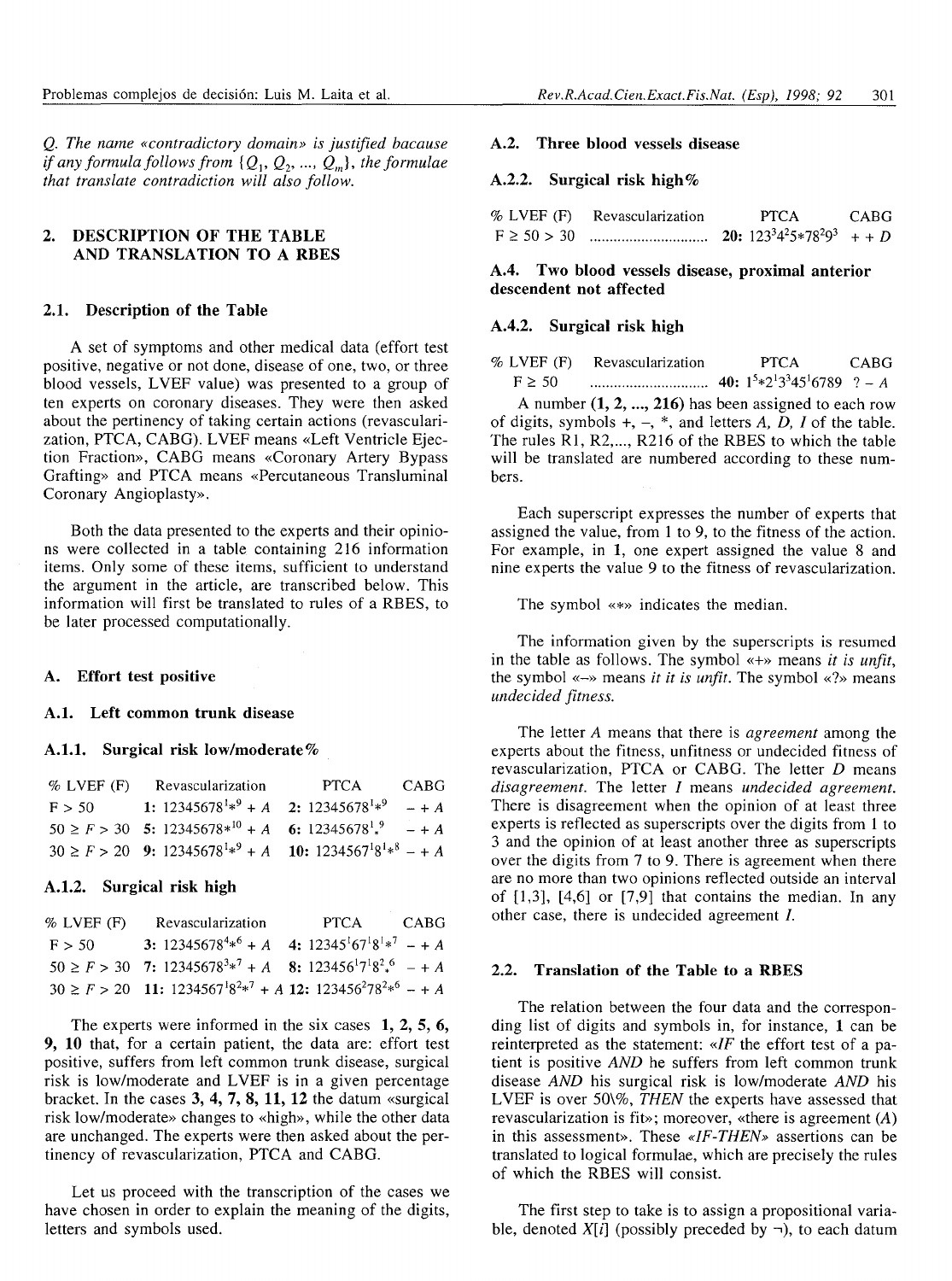and therapeutic action. All the variables are noted, even though not all of them will be used in the article.

- Surgical risk low/moderate:  $\neg X[1]$ , high:  $X[1]$ .
- Effort test positive: *X*[2], negative:  $\neg X[2]$ , undetermined:  $\Diamond \neg X[2]$  (translated as «it is possible that the effort proof is negative»).
- Common left trunk disease: X[3], three vessels disease:  $X[4]$ , two vessels disease :  $X[5]$ , one vessel disease: *X[6].*
- Anterior proximal vessel affected: X[13], not affected: *->X[13].*
- LVEF > 50%:  $X[7]$ , 50%  $\geq$  LVEF > 30%:  $X[8]$ , 30%  $LVEF \ge 20\%$ :  $X[9]$ .
- Revascularization:  $X[10]$ , PTCA:  $X[11]$ , CABG: *X*[12].

These variables combine to form rules, under the following conventions.

The symbols  $\Box$  and  $\diamond$  do not precede the variables (or their negations) if they represent data. The reason is that the data should be taken into account only if they are presented under either a high or acceptable degree of certainty. A high certainty degree for, for instance, X[3] is represented as  $\Box X[3]$ , and acceptable, as simply,  $X[3]$ . As in logic the implications  $\Box X[3] \rightarrow X[3]$  and  $X[3] \rightarrow X[3]$ both hold, if the data are given under either a high or an acceptable degree of certainty, the rules that contain them in their antecedent can be fired. But if given under a low certainty degree (represented by  $\Diamond X[3]$  in our example), such as  $\Diamond X[3] \not\rightarrow X[3]$ , the rules that contain them in their antecedent cannot be fired.

The different possibilities are translated as follows (note that they are listed in decreasing order of fitness):

| $\rightarrow$ | L x               |
|---------------|-------------------|
| $\rightarrow$ | x                 |
| $\rightarrow$ | $\Diamond x$      |
| —→            | tautology         |
| $\rightarrow$ | $\Diamond \neg x$ |
| $\rightarrow$ | $\neg x$          |
| →             | $\mathbf{y}$      |
|               |                   |

Unlike the approach taken in (6), we chose on this occasion to translate the information items that contain «?» by a trivially true implication. The reason is that we used the convention of not inferring any conclusion from rules where pertinency is not decided. This convention is lax compared with the one used in [6], but it is better suited for detecting only serious logical contradictions rather than those produced, for instance, by the concurrence of different experts opinions on the cases «?».

Under the translation used in (6), one conclusion was that some rules leading to contradiction should be changed (the suggestions that we made to the experts as a result were judged acceptable). Here, we tried an approach which is as close as possible to the original table. Nevertheless, contradictions arise in this approach too, as will be shown later.

For example, information items 1, 2, 3 and 4 are translated to RBES rules as follows.

Rl:  $\neg X[1] \land X[2] \land X[3] \land X[7] \rightarrow \Box X[10]$ 

 $R2: \neg X[1] \wedge X[2] \wedge X[3] \wedge X[7] \rightarrow \Box \neg X[11] \wedge \Box X[12]).$ 

R3:  $X[1] \wedge X[2] \wedge X[3] \wedge X[7] \rightarrow \Box \neg X[10]$ 

R2:  $X[1] \wedge X[2] \wedge X[3] \wedge X[7] \rightarrow \Box \neg X[11] \wedge \Box X[12]).$ 

An example of a rule that expresses disagreement ( $\Diamond$ ), is (see item 20 in the table):

R20: $\neg X[1] \wedge X[2] \wedge X[4] \wedge X[8] \rightarrow \Diamond X[11] \vee \Diamond X[12]).$ 

**2.2.1. Observation.** Why use  $\land$  in some rules and  $\lor$ *in others? Simply, for the convenience of expressing expert knowledge more adequately. For instance, there is no conflict in declaring that PTCA is appropriate and that CABG is not in R2:*  $\Box \neg X[11] \wedge \Box X[12]$ *). But in R20, we chose to write* v *between two affirmations of pertinency (under disagreement*)  $\Diamond X[11]$  *and*  $\Diamond X[12]$ *, because, even though the experts judge both actions (PTCA and CABG) appropriate, the external information that both cannot be simultaneously applied (this is expressed as*  $\Box \neg X[11] \land X[12]$ ) *has to be taken into account. This formula is the NIC corresponding to the IC:*  $X[11] \wedge X[12]$ .

#### **2.3. About the consistency of the RBES**

The translation of the table into an RBES allows two important processes to be carried through: verify if the table contains anomalies and, once these have been corrected, extract new knowledge.

Let us consider, for instance, the rule that corresponds to item 40 of the table.

 $R40: X[1] \wedge X[2] \wedge X[5] \wedge \neg X[13] \wedge X[7] \rightarrow \text{tautology}$  $\wedge \Box \neg X$ [12].

What would happen if a patient whose data are  $X[1]$ ,  $X[2]$  and  $X[7]$ , suffered at the same time from left common trunk disease  $(X[3])$  and two vessels disease with anterior proximal descendent not affected  $X[5] \wedge \neg X[13]$ ?

In this situation, as both rules R4 and R40 can be fired, a simple visual logical examination of the consequents obtained shows a contradiction (rule 4} strongly rejects PTCA and strongly recommends CABG, whereas rule 40 is in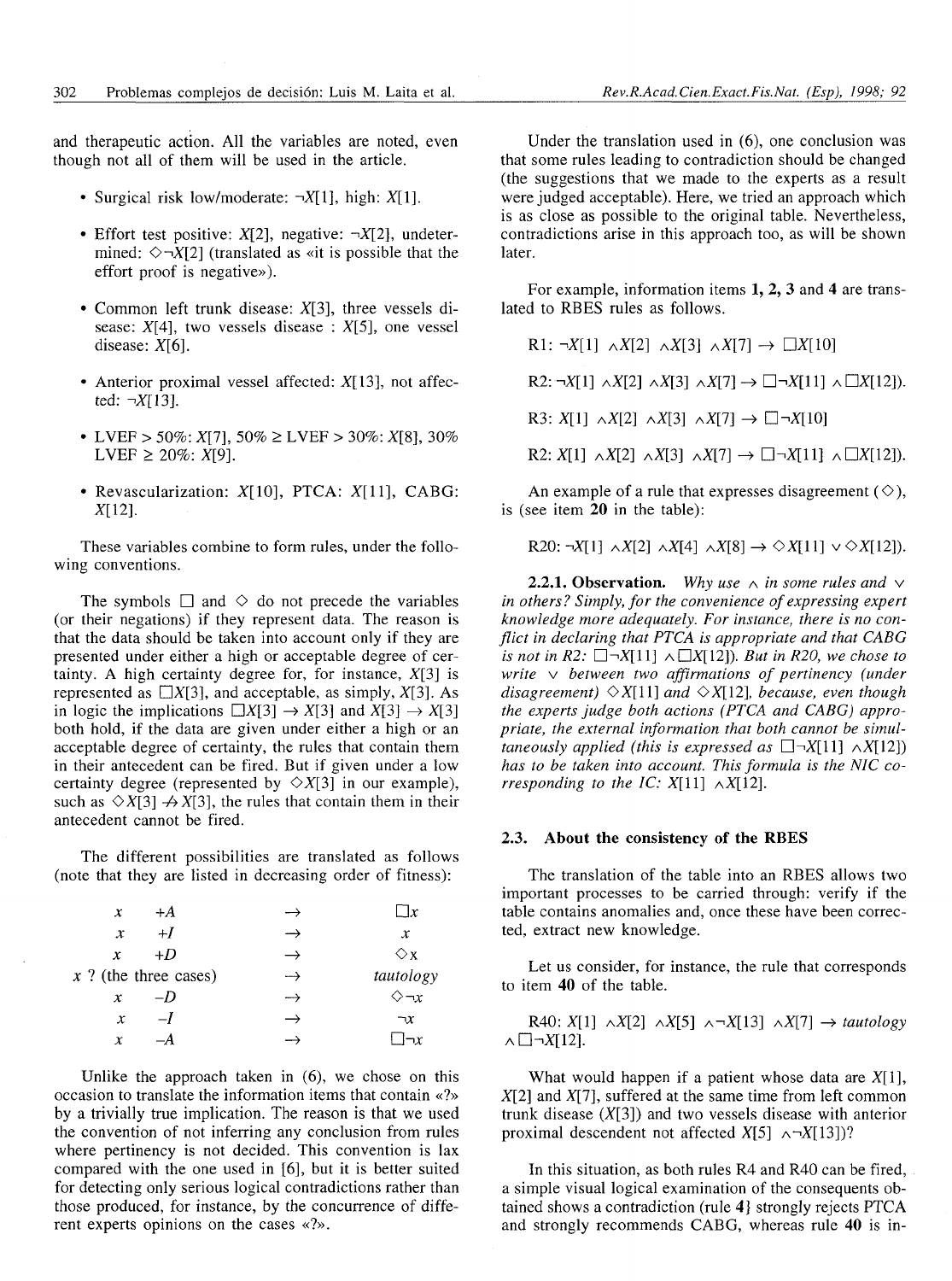conclusive about PTCA but strongly rejects CABG). Thus, there exists an anomaly in the table.

Let us analyze the different alternatives:

i) It is impossible for a patient to suffer from both diseases or it is possible that he suffers from both but they are not going to be treated simultaneously.

In such a case, the maximal consistent sets of facts must be carefully determined. Now, for instance,  $x[7]$ ,  $x[8]$ and  $x[9]$  (% LVEF:  $> 50$ ,  $> 30$  and  $\leq 50$ ,  $\geq 20$  and  $\leq 30$ ) are mutually exclusive. Similarly, the different diseases *(x[3], x*[4], *x*[5]  $\land$ *x*[13], *x*[5]  $\land \neg$ *x*[13]) are also mutually exclusive.

ii) It is possible that a patient suffers from both diseases and they are going to be treated simultaneously.

a) There exists the possibility of treating one of the two diseases with one technique and the other with the other technique.

The same solution as in the previous paragraph would be adequate here.

b) It has to be decided which technique to apply: it is not possible to apply one technique to one disease and a different technique to the other disease.

This conflict has a simple but very interesting solution from the strictly logical viewpoint. The conflict vanishes if, for instance, rules R4 and R40 are substituted by NR4 and NR40:

 $NR4: X[1] \wedge X[2] \wedge X[3] \wedge X[7] \rightarrow \Box \neg X[11] \wedge$  $\Diamond X[12]$ ).

 $NR40: X[1] \wedge X[2] \wedge X[5] \wedge X[13] \wedge X[7] \rightarrow \text{tautolo-}$  $gy \land \Diamond \neg X[12]$ ).

Clearly, an interaction with the experts is necessary in order to search for the best representation of knowledge from the medical viewpoint. In particular, it seems that the case in which two diseases are to be simultaneously treated was not considered by the experts who produced the table.

The logic-algebraic theory and its implementation in the CoCoA \cite{Capani} language that we outline below allow this type of contradictions to be detected automatically. Indeed, the above-mentioned contradiction (and many others) were found this way.

## **3. TAUTOLOGICAL CONSEQUENCE AND THE IDEAL MEMBERSHIP PROBLEM**

In this section, a result that relates the concept of tautological consequence with the ideal membership problem in a polynomial ring, actually  $\mathbb{Z}_p$  [ $x_1$ ,  $x_2$ , ...,  $x_n$ ], where p is

any prime number (for example,  $p = 3$  for the three-valued case) is described.

The numbers 0, 1, ...,  $p-1$ , are considered as the truth values of a *p*-valued and modal logic. For instance,  $p - 1$ can represent the value «true», 0 can represent «false» and the reminding elements can represent intermediate truth values.

Let  $X = \{X_1, X_2, ..., X_n\}$  and  $C = \{c_1, c_2, ..., c_t\}$  be a set of propositional variables and a set of connectives, respectively . In the three-valued and modal case  $C = \{c_1\}$  $= \neg, c_2 = \Diamond, c_3 = \Box, c_4 = \lor, c_5 = \land, c_6 = \rightarrow$ .  $P_C(X_1, X_2)$  $..., X_n$ ) represents the set of well-formed propositional formulae from X and *C.* The letter *Q* (with or without subscripts) represents a generic element of  $P_c(X_1, X_2, ..., X_n)$ .

 $Z_p$  [ $x_1, x_2, ..., x_n$ ] is the polynomial ring in the variables  $x_1, x_2, \ldots, x_n$  with coefficients in  $\mathbb{Z}_p$ . The polynomial variables  $x_1, x_2, \ldots, x_n$  correspond to the propositional variables  $X_1, X_2, \ldots, X_n$  of X respectively. The letters q and r represent generic elements (generic classes of polynomials) of  $Z_p$  [ $x_1$ ,  $x_2$ , ...,  $x_n$ ]/*I*, where *I* is the ideal:  $x_1^p - x_1, x_2^p - x_2, ..., x_n^p - x_n >$  (i.e., the ideal generated by the polynomials  $x_1^p - x_1, x_2^p - x_2, ..., x_n^p - x_n$ ).

A class of polynomials is assigned to each formula of  $P_c(X_1, X_2, ..., X_n)$ , by firstly defining a function:

$$
f_j : (z_p[x_1, x_2, ..., x_n]/I)^{s_j} \to z_p[x_1, x_2, ..., x_n]/I
$$

where  $s_i$  is the «arity» of each connective  $c_i$ .

In the case of binary connectives (the unary case is simpler),  $f_i$  has the form:

$$
f_j(q, r) = \sum_{i=0}^{p-1} \sum_{k=0}^{p-1} a_{i,k} q^i r^k + I; a_{i,k} \in \mathbb{Z}_p
$$

and it passes through the points  $\{(i, k, H, (i, k))\colon i, k \in \{0, \ldots, n\}$ 1,...,  $p - 1$ }, where the  $H_i$  are the functions of which  $H_v$ ,  $H_A$ ,  $H_{\rightarrow}$  mentioned in the introduction are particular cases.

A Maple V program, which is not transcribed here for the sake of brevity, determines (following the Lagrange interpolation method) the coefficients  $a_{i,k}$ . In particular, for Lukasiewicz's three-valued logic with modal operators (where 0, 1, 2 denote false, undetermined, true, respectively), it provides the following translations of the basic logical formulae to polynomial classes

$$
f_{-}(q) = (2 + 2q) + I
$$
  
\n
$$
f_{\vee}(q, r) = (q^{2}r^{2} + q^{2}r + qr^{2} + 2qr + q + r) + I
$$
  
\n
$$
f_{\wedge}(q, r) = (2q^{2}r^{2} + 2q^{2}r + 2qr^{2} + qr) + I
$$
  
\n
$$
f_{\rightarrow}(q, r) = (2q^{2}r^{2} + 2q^{2}r + 2qr^{2} + qr + 2q + 2) + I
$$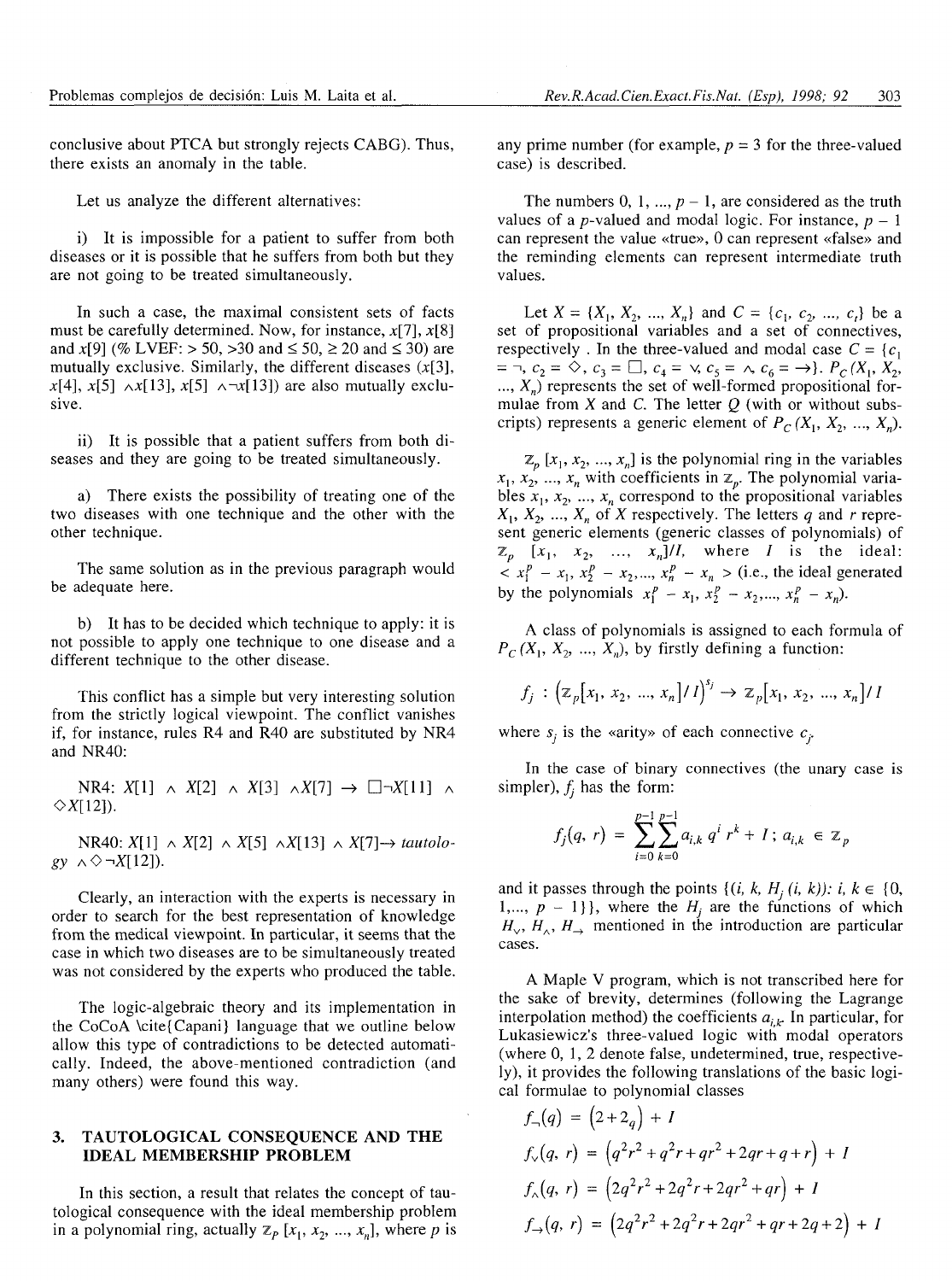The function  $\theta$  below, interacting with functions,  $f<sub>p</sub>$ translates any prepositional formula to a polynomial class:

$$
\theta: P_C(X_1, X_2, ..., X_n) \to \mathbb{Z}_p[x_1, x_2, ..., x_n] / I
$$

defined recursively:

$$
\theta(X_i) = x_i + I, \text{ for all } i = 1,..., n.
$$
  

$$
q(Q) = f_j \Big( \theta(Q_1), ..., \theta(Q_{s_j}) \Big), \text{ if } Q \text{ is } c_j \Big( Q_1, ..., Q_{s_j} \Big).
$$

The reduction of logical formulae to classes of polynomials allows the development of an algebraic theory leading to the following result, which we enunciate without proof.

**3.0.1. Idea.** A *formula Q0 is a tautological consequence of other formulae Q<sup>t</sup> ,..., Qm, iff the polynomial that translates the negation of Q0 belongs to the ideal generated by the polynomials that translate the negations of*  $Q_1$ ,..., *Q,n-*

Formally:

**3.0.2. Theorem.** Let  $Q_0$ ,  $Q_1$ , ...,  $Q_m \in P_c(X_1, X_2, \ldots,$ *Xn). The following assertions are equivalent:*

(i) 
$$
\{Q_1, Q_2, ..., Q_m\} \models Q_0
$$
  
(ii)  $f_{-}(\theta(Q_0)) \in < f_{-}(\theta(Q_1)), ..., f_{-}(\theta(Q_m))$ 

The first proof of this theorem appeared in [1] and was improved in [3]. Another approach, taken by the authors of the present article from the viewpoint of Algebraic Geometry, can be found in [9].

It is well known that to check whether a polynomial belongs to an ideal, it has to be determined whether or not the «Normal Form» *(NF)* of the polynomial, modulo the ideal, is 0. Effective methods, such as Gröbner Bases', exist (see, for instance, [10]).

#### **3.1. Application to the study of consistency**

A set of propositional formulae  $\{Q_1, Q_2, ..., Q_m\} \subseteq P_c$  $(X_1, X_2, ..., X_n)$  is inconsistent when  $\{Q_1, Q_2, ..., Q_m\}$  is a contradictory domain (see section 1). This, in algebraic terms, is translated into the ideal *J,* generated by the negations of  $Q_1, Q_2, ..., Q_m$ , being the whole ring, which happens if and only if  $1 \in J$  in  $\mathbb{Z}_p$   $[x_1, x_2, ..., x_n]/I$ . This last condition is checked by calculating whether or not the Gröbner basis of the ideal is {1}.

This method of verification of inconsistency is new [7] and differs substantially from the known approaches (a description of Expert Systems verification methods appears in [5]).

CoCoA cannot work in quotient rings so far. Thus, instead of checking whether the ideal *J* of  $\mathbb{Z}_p$  [ $x_1, x_2, ..., x_n$ ]/ *I* is the whole ring, we will check whether the ideal  $I + J$ of  $\mathbb{Z}_p$  [ $x_1$ ,  $x_2$ , ...,  $x_n$ ] is the whole ring.

#### **3.2. Application to the extraction of new knowledge**

As a result of the above theorem, to check whether or not any given formula that translates a certain information item follows from the RBES, we simply have to check whether the polynomial translation of its negation belongs to the ideal generated by the polynomial translation of the negations of the facts, rules, etc. considered. As mentioned above, it is well known that this last condition holds if and only if the «normal form» of the polynomial modulo the ideal is 0.

## **4. IMPLEMENTATION IN CoCoA**

CoCoA (Computations in Commutative Algebra) is a very efficient algebraic computation language, specialized in calculations of Gröbner bases in polynomial rings over finite characteristic fields'. An implementation in this language of the process of detecting inconsistencies in (a part of) the RBES described in the article is presented below.

CoCoA does not admit the definition of infix operators, so that it requires that logical formulae be written in prefix form. NEC, POS, NEC, ORI, ANDI, IMP will denote  $\neg$ ,  $\Diamond$ ,  $\Box$ ,  $\vee$ ,  $\wedge$ ,  $\rightarrow$ , respectively.

The polynomial ring *A* and the ideal *I* are declared first (see section 3).

$$
A :: =Z (3) [x[1...13]];
$$

USE A;

 $I := \text{Ideal } (x[1]^{\wedge}3 - x[1], ..., x[13]^{\wedge}3 - x[13];$ 

The connectives are translated into polynomials of the quotient ring *A/I* as follows (see the form of the functions  $\overline{f}_i$  in section 3). NF means «Normal Form» (OR1 and ANDI, respectively, are used instead of OR and AND, because the latter are reserved words in CoCoA).

 $NEG (M) := NF(2+2*M, I);$ 

POS (M) : =  $NF(2*M^2, 1);$ 

 $NEC (M)$  : = NF(M^2+2\*M, I);

OR1 (M, N) : = NF (M^2\*N^2+M^2\*N+M\*N^2+2\*  $M*N+M+N, I);$ 

<sup>&</sup>lt;sup>1</sup> More information about CoCoA can be obtained from cocoa@dima.unige.it or directly at the web page: http: // cocoa.dima.unige.it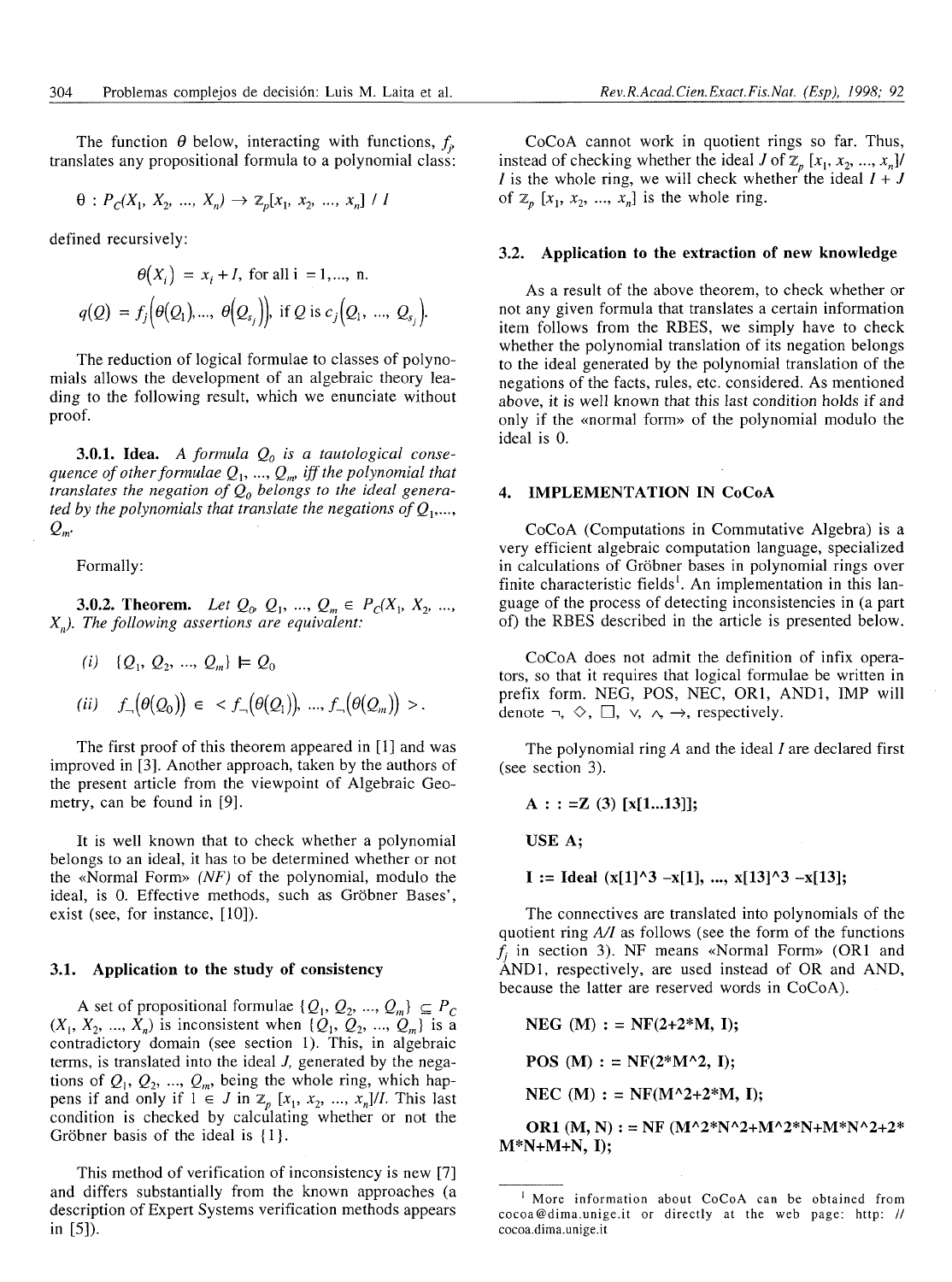AND1 (M, N) : = NF ( $2^*M^2^*N^2+2^*M^2^*N+2^*M^*$ N A 2+M\*N, I);

 $IMP (M, N) := NF(2*M^2*N^2+2*M^2*N^2*N+2*M*$ N A 2+M\*N+2\*M+2, **I);**

Subsequently the rules are written in prefix form, for example:

R8:=IMP (AND1(AND1(AND1(x[1],x[2]),x[3]),x[8]), NEC  $(AND1(NEC(NEG(x[11])),NEC(x[12]))));$ 

 $R20:=IMP(AND1(AND1(AND1(x[1],x[2]),x[4]),x[8]),$  $OR1(POS(x[11]), POS(x[12]))$ ;

and the potential facts of these rules are declared:

F2:=NEG(x[l]); F3:= x[2]; F4:= x[3]; F5:= x[4]; F8:= x[8];

In order to define the ideal generated by the polynomials that translate the negations of the facts and rules, it suffices to write down:

 $K:=$ Ideal(NEG(F2), NEG(F3), NEG(F4), NEG(F5), NEG(F8), NEG(R8), NEG(R20));

#### **4.1. Detection of Inconsistency with CoCoA**

Let us suppose that we have the case ii)b) of 2.3 (the most interesting case from the logical viewpoint).

In order to determine whether or not {F2, F3, F4, F6, F7, FIO, R4, R4Û} is consistent, it is enough to calculate the Gröbner basis of the corresponding ideal:

 $R4:=IMP(AND1(AND1(AND1(x[1], x[2]), x[3]), x[7]),$ AND1(NEC(NEG( $x[11]$ )), NEC( $x[12]$ )));

 $R40:=IMP(AND1 (AND1 (AND1 (AND1(x[1], x[2]),$  $x[5]$ , NEG( $x[13]$ ), x[7]), ANDI ( 2, NEC (NEG(x[12]))));

(constant 2 represents the tautology)

 $J4:=$ Ideal( NEG(F2), NEG(F3), NEG(F4), NEG(F6), NEG(F7), NEG(FIO), NEG(R4),NEG(R40)); GBasis(I+J4);  $[1]$ 

and thus, there is inconsistency.

It is important to note that, really, the process of RBES verification is more complex than it seems to be. Initially, a lot of rules must be examined at the same time (in our case, we started with 48). If the program detects inconsistency, it is necessary to exactly locate the rules that produce it in order to debug the problem. For this purpose, we use a simple program, which we have named CONSIST, that takes

the set of facts, NICs and ADDIs and adds rules one by one, checking the consistency of the system before adding the next one. The example shown here presents the simplest case: a direct incompatibility between two rules has been detected and located (there are also other problems).

The solution to the conflict proposed in 2.3 can be checked immediately with CoCoA:

NR4:=IMP(AND1 (ANDI (ANDI (x[l],x[2]),x[3]),x[7]), AND1(NEC(NEG( $x[11]$ )), POS( $x[12]$ )));

- NR40:=IMP(AND1 (ANDI (ANDI (ANDI (x[l],  $x[2]$ ,  $x[5]$ , NEG( $x[13]$ ),  $x[7]$ , ANDI (2, POS(NEG(x[12]))));
- $J5:=$ Ideal( NEG(F2), NEG(F3), NEG(F4), NEG(F6), NEG(F7), NEG(FIO), NEG(NR4),NEG(NR40) );}

 $GBasis(I+J5);$ 

is not [1]} and thus there is consistency.

## **4.2. Extraction of New Knowledge with CoCoA**

Let us determine whether

 $\Diamond \neg (\Box X[11] \lor \Box X[12])$ 

 $\Diamond \neg X[11] \rightarrow \neg \Diamond X[12])$ 

 $\Diamond \neg X[11] \land \neg X[12]$ 

follow from the rules R3, NR4, R7, R8, RII, R12, R20, R39, NR40, the facts F2, F3, F4, F5, F6, F7, FIO and the NIC:

J6:=Ideal(NEG(F2), NEG(F3), NEG(F4), NEG(F5), NEG(F6), NEG(F7), NEG(FIO), NEG(R3),  $NEG(NR4), NEG(R7), NEG(R8), NEG(R11),$ NEG(R12), NEG(R20), NEG(R39), NEG(NR40),  $NEG(NIC));$ GBasis(I+J6);

is not [1], thus there is no inconsistency. Therefore it makes sense to check if the above mentioned formulae follow from these rules, facts and the NIC (if there were inconsistency, they would trivially follow):

```
NF(POS(NEG(ORl(NEC(x[l 1]), POS(x[12])))), I+J6);
\theta
```
(thus the first formula follows)

 $NF(POS(NEG(IMP(POS(NEG(x[11)])),$ POS(NEG(x[12]))))), I+J6); 0

(thus the second formula follows)